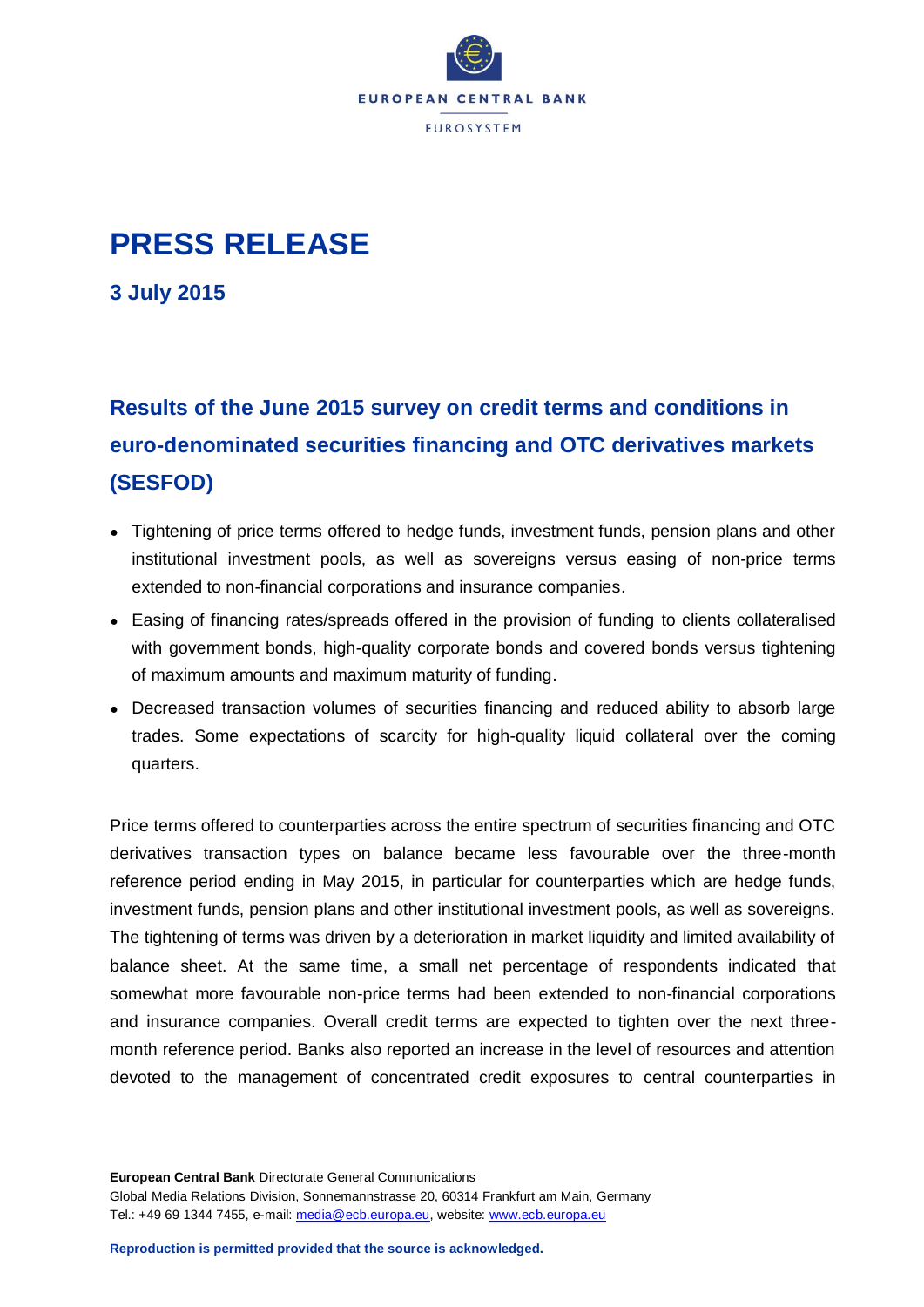particular, and in addition indicated that the use of financial leverage by hedge funds had increased somewhat.

Survey respondents widely reported lower financing rates/spreads offered in the provision of funding to clients collateralised with euro-denominated securities for most types of collateral, but in particular for government, sub-national and supra-national bonds, high-quality financial and non-financial corporate bonds, and covered bonds. Lower financing rates/spreads were not reported for corporate bonds, convertible securities or equities. At the same time, respondents also reported less favourable terms such as a lower maximum amount of funding and a shorter maximum maturity of funding for those types of collateral owing to a more selective use of balance sheet. Banks also reported that demand by counterparties for the funding of almost all types of collateral and all maturities had on balance increased somewhat, and that the liquidity and functioning of markets for the underlying collateral had on balance deteriorated somewhat for all types of euro-denominated collateral covered in the survey.

Credit terms for non-centrally cleared euro-denominated derivatives contracts covered in the survey tended to have remained basically unchanged over the reference period. However, a small share of respondents reported that liquidity and trading had deteriorated somewhat for most types of derivatives, with the reported deterioration being more pronounced for credit derivatives referencing sovereigns and credit derivatives referencing corporates. Some banks also reported an increase in the volume of valuation disputes for foreign exchange derivatives and equity derivatives, and indicated that acceptable collateral standards incorporated in new or renegotiated derivatives master agreements had tightened somewhat over the review period.

Survey respondents reported that trading volumes in securities financing markets had decreased owing to the increased prevalence of negatively yielding sovereign bonds, that bidask spreads in securities financing markets had increased somewhat, and that the ability of the market to absorb large trades had on balance decreased. Banks also reported having observed signs of collateral scarcity for some securities and expected the scarcity of high-quality liquid assets to increase over the coming quarters.

The SESFOD survey is conducted four times a year and covers changes in credit terms and conditions over the three-month reference periods ending in February, May, August and November. The June 2015 survey collected qualitative information on changes between March and May 2015. The results are based on responses from a panel of 28 large banks, comprising 14 euro area banks and 14 banks with head offices outside the euro area.

**European Central Bank** Directorate General Communications Global Media Relations Division, Sonnemannstrasse 20, 60314 Frankfurt am Main, Germany Tel.: +49 69 1344 7455, e-mail: [media@ecb.europa.eu,](mailto:media@ecb.europa.eu) website: [www.ecb.europa.eu](http://www.ecb.europa.eu/)